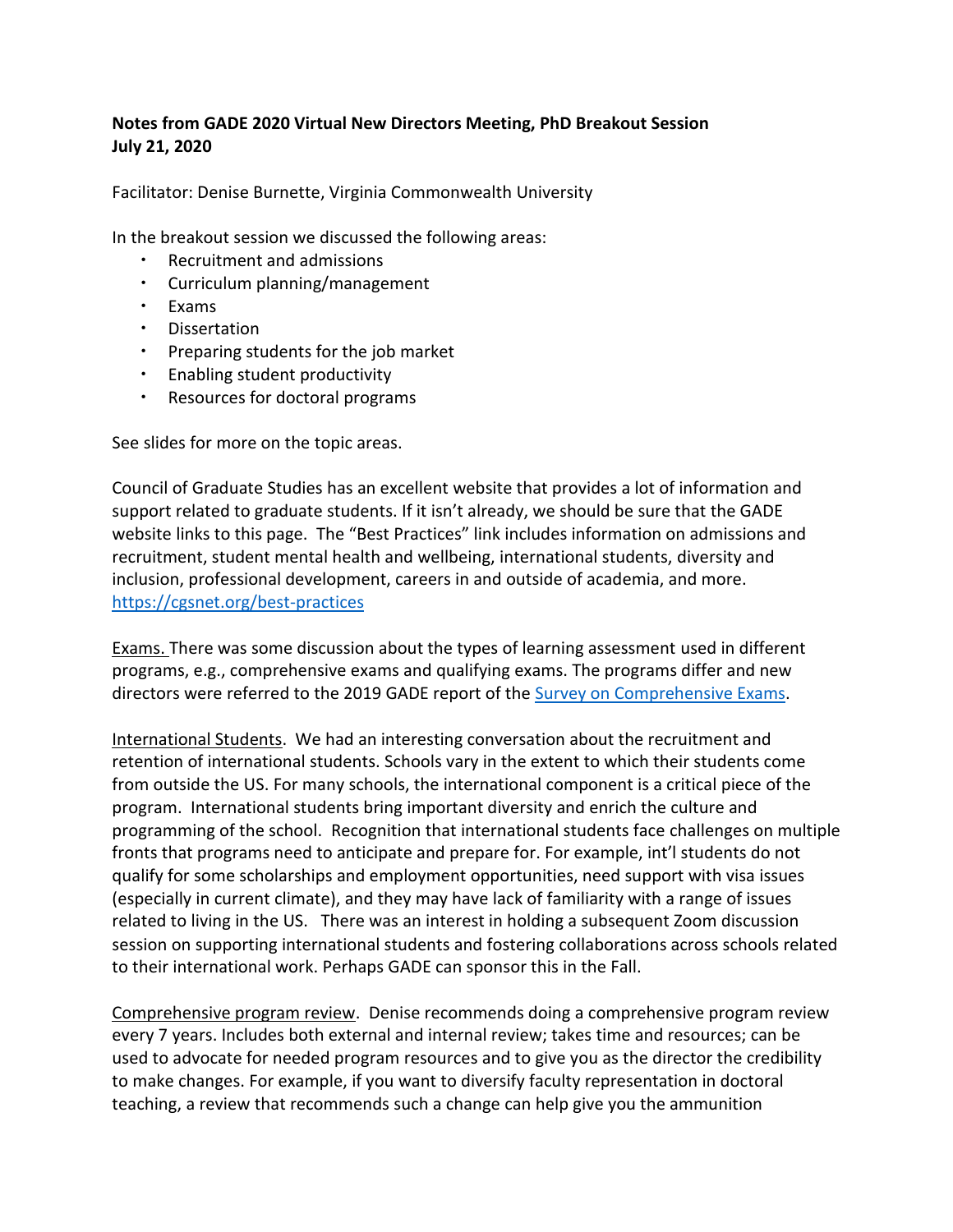necessary to make that change. Several people on the call offered to share materials on how to do a comprehensive review; this could get linked to GADE website. At the bottom of these notes, Denise Burnette has shared the table of contents of the 2020 review done by VCU.

Job Market. Recognition that job market would be challenging this year. There are three upcoming job market sessions. One on July  $28<sup>th</sup>$  2:00 to 3:30 ET for program directors [\(https://uchicago.zoom.us/j/9261562783?pwd=SWVvU0k4SWJTbEM3RUlmMkpTWlZOUT09](https://uchicago.zoom.us/j/9261562783?pwd=SWVvU0k4SWJTbEM3RUlmMkpTWlZOUT09) password: Henly) and 2 for students (July 30 3-4:30ET and Aug 20 1-2:30ET) the registration links for these are: go.umd.edu/webinar1 and go.umd.edu/webinar2

Compensation and Supports for role as doctoral program director. Varies a lot by school. (See recent GADE survey on this topic.) Some program directors have a part time or full time assistant; some directors get summer salary and/or an administrative supplement; some get course relief and research assistant. There is great variation.

## VCU PhD Program Review (2020)

## Table of Contents

Introduction and Overview

- A. Brief History, Description and Context of the PhD Program
- B. Approach to the Self Study

### Section 1. Key Elements of Program Review

- A. Mission, Goals and Objectives
- B. Curriculum
- C. Faculty
- D. Students (current and past, i.e. alums)

Section 2. Organizational Practices and Issues

- A. Leadership
- B. Administrative support
- C. Facilities
- D. Intra- and inter-institutional relationships
- E. Availability and allocation of resources

### Section 3. Program Outcomes

- A. Course evaluations
- B. Student retention
- C. Time-to-degree
- D. Student scholarly productivity
- E. Career placement
- F. Recognition of students, faculty and graduates

Section 4. Current / emergent Issues and trends relevant to the PhD program